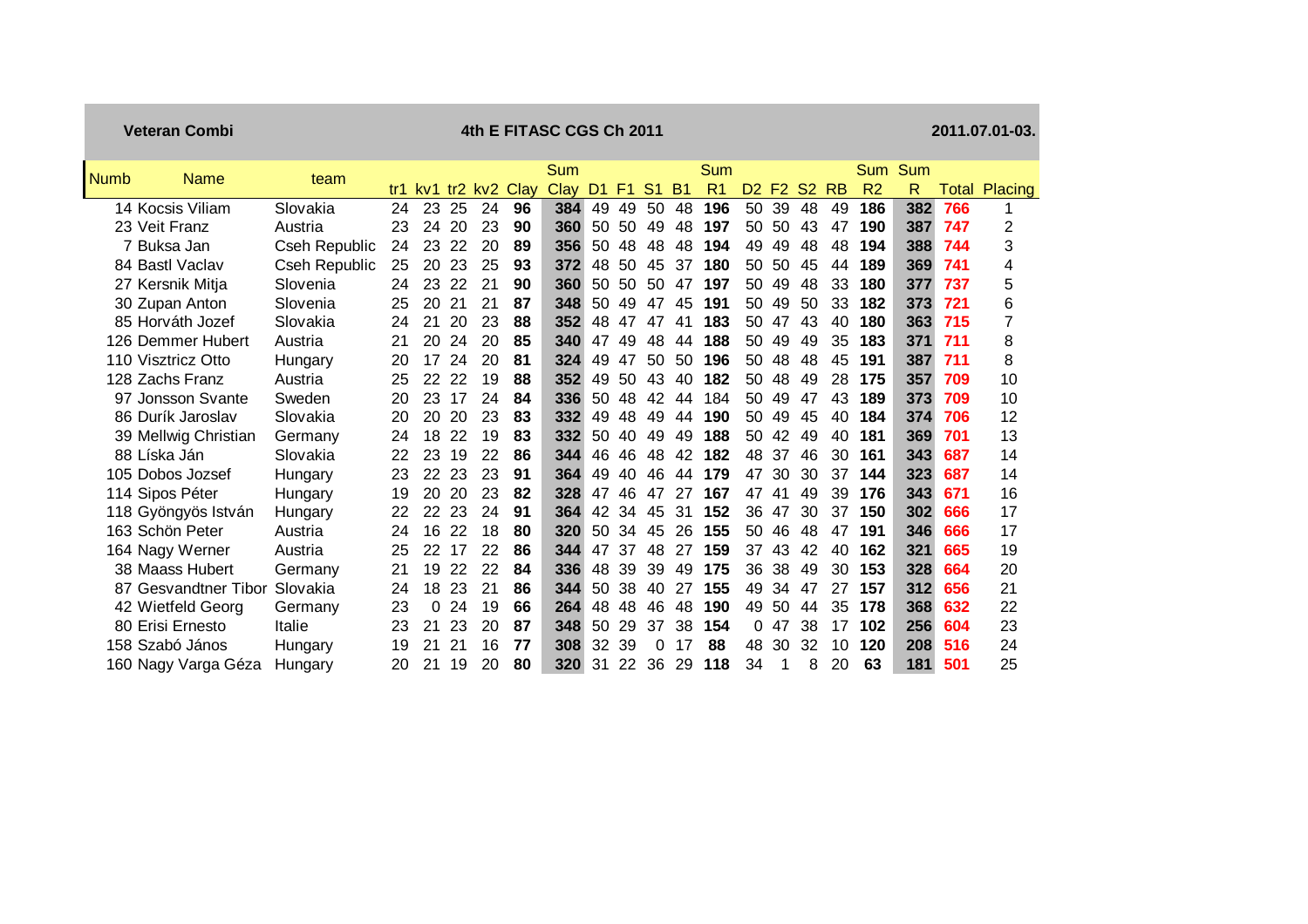|             | <b>Woman Combi</b>  |                        | 4th E FITASC CGS Ch 2011 |  |             |                |                                                                       |  |  |  |  |                                     |  |  |  |  |                 | 2011.07.01-03. |         |               |  |  |  |
|-------------|---------------------|------------------------|--------------------------|--|-------------|----------------|-----------------------------------------------------------------------|--|--|--|--|-------------------------------------|--|--|--|--|-----------------|----------------|---------|---------------|--|--|--|
| <b>Numb</b> | <b>Name</b>         | team                   |                          |  |             |                | <b>Sum</b><br>tr1 kv1 tr2 kv2 Clay Clay D1 F1 S1 B1 R1 D2 F2 S2 RB R2 |  |  |  |  | <b>Sum</b>                          |  |  |  |  |                 | Sum Sum<br>R.  |         | Total Placing |  |  |  |
|             | 102 Popp Aili       | Estonia                |                          |  |             | 20 21 14 22 77 |                                                                       |  |  |  |  | 308 50 50 49 41 190                 |  |  |  |  | 45 50 48 35 178 |                | 368 676 |               |  |  |  |
|             | 79 Nicol Patrizia   | Italie                 |                          |  | 20 17 17 13 | -67            |                                                                       |  |  |  |  | 268 48 47 47 40 182 50 35 49 25 159 |  |  |  |  |                 |                | 341 609 | 2             |  |  |  |
|             | 108 Juhász Lenke    | Hungary                |                          |  |             | 19 19 15 23 76 |                                                                       |  |  |  |  | 304 49 31 38 25 143 44 13 25 33 115 |  |  |  |  |                 |                | 258 562 | 3             |  |  |  |
|             | 157 Szabó Krisztina | Hungary                |                          |  | 23 23 20 20 | - 86           |                                                                       |  |  |  |  | 344 31 27 20 36 114 29 32 18 11 90  |  |  |  |  |                 |                | 204 548 | 4             |  |  |  |
|             | 151 Sándor Adrien   | Hungary 20 17 17 24 78 |                          |  |             |                |                                                                       |  |  |  |  | 312 28 27 20 9 84 47 18 28 13 106   |  |  |  |  |                 |                | 190 502 | 5             |  |  |  |

the control of the control of the control of the control of the control of the control of the control of the c